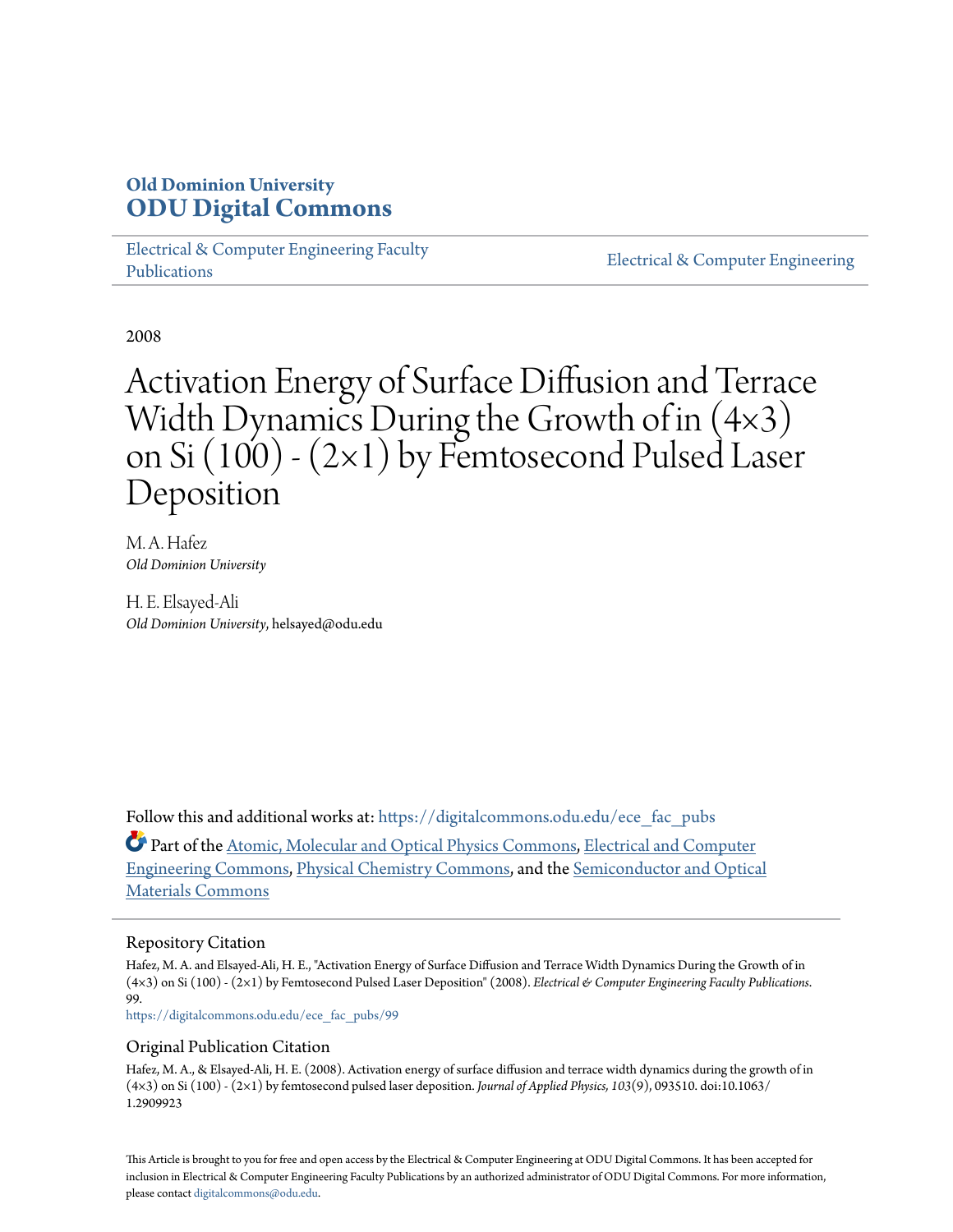# **[Activation energy of surface diffusion and terrace width dynamics during](http://dx.doi.org/10.1063/1.2909923) the growth of**  $\ln(4 \times 3)$  **on Si(100)–(2×1) [by femtosecond pulsed](http://dx.doi.org/10.1063/1.2909923) [laser deposition](http://dx.doi.org/10.1063/1.2909923)**

M. A. Hafez and H. E. Elsayed-Ali<sup>a)</sup>

*Department of Electrical and Computer Engineering and the Applied Research Center, Old Dominion University, Norfolk, Virginia 23529, USA*

(Received 24 January 2008; accepted 6 March 2008; published online 5 May 2008)

The nucleation and growth of indium on a vicinal  $Si(100)$ - $(2 \times 1)$  surface at high temperature by femtosecond pulsed laser deposition was investigated by *in situ* reflection high energy electron diffraction (RHEED). RHEED intensity relaxation was observed for the first  $\sim$ 2 ML during the growth of  $In(4\times3)$  by step flow. From the temperature dependence of the rate of relaxation, an activation energy of  $1.4 \pm 0.2$  eV of surface diffusion was determined. The results indicate that indium small clusters diffused to terrace step edges with a diffusion frequency constant of  $(1.0 \pm 0.1) \times 10^{11}$  s<sup>-1</sup>. The RHEED specular beam split peak spacing, which is characteristic of a vicinal surface, was analyzed with the growth temperature to obtain the average terrace width. Gradual reduction in the terrace width during growth of  $In(4 \times 3)$  was observed with In coverage and is attributed to the detachment of In atoms from terrace edges. At a substrate temperature of 405 °C, the average terrace width decreased from  $61 \pm 10$  Å, which corresponds to the vicinal Si(100) surface, to an equilibrium value of  $45 \pm 7$  Å after deposition of  $\sim$ 23 ML. Further In coverage showed a transition of the RHEED pattern from  $(4 \times 3)$  to  $(1 \times 1)$  and the growth of rounded In islands (average height of  $\sim$ 1 nm and width of  $\sim$ 25 nm), as examined by *ex situ* atomic force microscopy. © *2008 American Institute of Physics*. DOI: [10.1063/1.2909923](http://dx.doi.org/10.1063/1.2909923)

#### **I. INTRODUCTION**

The growth of In on  $Si(100)-(2\times1)$  surfaces induces different surface reconstructions depending on the In coverage and the substrate temperature  $(T<sub>s</sub>)$ . The growth of In on  $Si(100)$ - $(2 \times 1)$  at high temperatures results in the formation of a well ordered  $In(4\times3)$  $In(4\times3)$  $In(4\times3)$  superlattice.<sup>1–4</sup> For an In coverage of  $\sim$  0.15 ML [1 ML= 6.8  $\times$  10<sup>14</sup> atoms/cm<sup>2</sup> for the unreconstructed Si(100) surface], the In( $4 \times 3$ ) surface grown on Si(100)-(2×1) at 500 °C was identified to be composed of nearly identical-size nanoclusters that were randomly distributed. The  $In(4 \times 3)$  surface became ordered arrays at an  $\sim 0.5$  $\sim 0.5$  ML In coverage.<sup>5</sup> The structural and electronic properties of these nanoclusters show that they have the potential for future nanoscale and electronic device applications. $6-9$ 

The In( $4 \times 3$ ) surface was studied by Auger electron spectroscopy, reflection high-energy electron diffraction (RHEED), low energy electron diffraction (LEED), scanning tunneling microscopy (STM), impact-collision ion-scattering spectrometry, and x-ray diffraction.<sup>1–[4,](#page-9-1)[10–](#page-9-4)[14](#page-9-5)</sup> The In(4  $\times$ 3) structural model has been a subject of debate. Theoretical and experimental studies using first principles total energy calculations, STM image simulations, and photoelectron holography were performed to solve the structural model of the In( $4 \times 3$ ) on Si(100).<sup>[15](#page-9-6)[–17](#page-9-7)</sup> Their results favored the x-ray diffraction analysis by Bunk *et al.*,<sup>[13](#page-9-8)</sup> in which the  $4 \times 3$  unit cell comprises a stable pyramidlike  $Si<sub>7</sub>In<sub>6</sub> cluster$ . The results showed that the initial structure is a mix of  $In(4\times3)$  and

 $Si(2\times1)$  until the surface becomes fully In(4 × 3) at a coverage of 0.5 ML. By using STM, Baski *et al.*[4](#page-9-1) suggested that the growth of the  $In(4 \times 3)$  at 0.5 ML In is accompanied by the displacement of the underlying Si surface atoms. Knall *et al.*<sup>[2,](#page-9-9)[3](#page-9-10)</sup> grew In on nominally flat Si(100)-(2  $\times$  1) surfaces by molecular beam epitaxy (MBE) and observed the  $In(4 \times 3)$ phase by RHEED and LEED for  $T_s = 150-600$  °C. For In coverages  $>2$  ML, the  $(4 \times 3)$  surface was decorated with three-dimensional (3D) islands or replaced by a disordered phase. This transition between the  $(4 \times 3) + 3D$  island morphology to a disordered two-dimensional (2D) layer +3D islands occurred as  $T_s$  was raised above  $\sim$ 450 °C. Scanning electron microscopy (SEM) showed hemispherical-shaped islands grown on the  $In(4\times3)$  surface at 15 ML of In. Changes in surface morphology that are induced by the adsorption of In on  $Si(100)$ - $(2 \times 1)$  surfaces were studied by STM and low energy electron microscopy (LEEM).<sup>[18](#page-9-11)[,19](#page-9-12)</sup> The  $(4 \times 3)$  structure was found to transform to a  $(4 \times 1)$  structure when the  $Si(100)$ -In( $4 \times 3$ ) surface was exposed to atomic hydrogen at 300 °C and at room temperature.<sup>20[,21](#page-9-14)</sup> In addition, the film morphology was changed from 2D layers to In clusters.

Compared to MBE and conventional evaporation sources, pulsed laser deposition (PLD) produces highly energetic species with high instantaneous deposition rates.<sup>22</sup> The energetic species in PLD increases the deposit surface diffusion and promotes epitaxy. The high nucleation density of deposits in PLD improves 2D growth, and this property led to the growth of high quality metallic thin films.<sup>23[,24](#page-9-17)</sup> An imposed 2D growth mode due to the pulsed nature of PLD followed by a relaxation time was demonstrated.<sup>25</sup> RHEED

0021-8979/2008/103(9)/093510/10/\$23.00

<span id="page-1-0"></span>Electronic mail: helsayed@odu.edu.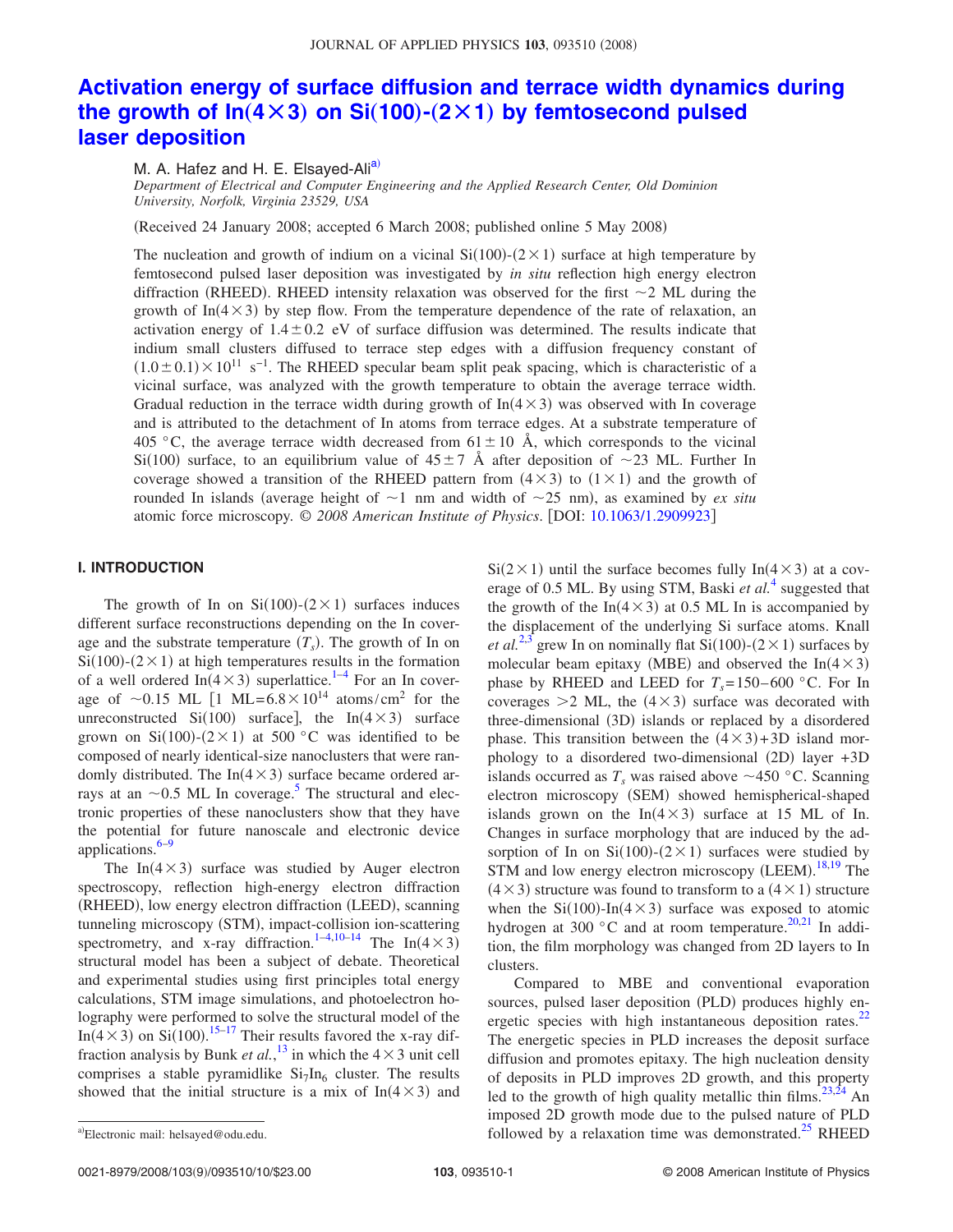intensity modulation by each deposition laser pulse was used to estimate the surface diffusion parameters. $26$  While most published studies focused on the determination of surface phases induced by a submonolayer of In on Si, the kinetic parameters and morphology changes during the growth of In( $4 \times 3$ ) need further study. The growth of In on Si(100) by femtosecond PLD at high temperatures can be used to investigate the effect of PLD characteristics on the growth mode and kinetics of  $In(4 \times 3)$  formation.

We have studied femtosecond PLD of In on a vicinal  $Si(100)$ - $(2 \times 1)$  surface within the temperature range of  $350-420$  °C. RHEED was used to probe the growth dynamics of In( $4 \times 3$ ) on Si(100)-( $2 \times 1$ ). The film morphology was examined ex situ by atomic force microscopy (AFM) and STM. The activation energy and diffusion frequency for the formation of  $In(4 \times 3)$  were estimated from the RHEED intensity relaxation at an In coverage of  $\sim 0.5$  ML. The terrace width dynamics was studied at different deposition conditions to investigate the associated surface processes during the growth of  $In(4 \times 3)$ . The variation in the average terrace width with In coverage and its effect on the growth mode and morphology were examined.

#### **II. EXPERIMENT**

The growth was performed in an ultrahigh-vacuum (UHV) PLD system. The base pressure during deposition was in the low  $10^{-9}$  Torr range. An amplified Ti:sapphire laser [pulse width  $\sim$ 130 fs full width at half maximum (FWHM)], operating at a wavelength of 800 nm and at a repetition rate within the range of 1–50 Hz, was used to ablate the In target. The laser was incident on a 99.99% pure In target at  $\sim$ 45 $\degree$  and focused on the In target by using a convex lens with a 30 cm focal length. The target was rotated at a speed of 2 rpm in order to minimize particulate formation. The target-to-substrate distance was fixed at  $\sim$  5 cm. RHEED was used to observe the surface structure of the substrate and the film growth during deposition. The RHEED electron gun was operated at an electron energy of 8.6 keV. A charge-coupled device camera was used to image the diffraction patterns. Real-time evaluation of the intensity and FWHM of the RHEED beams were performed and correlated with the deposition conditions. RHEED analyses along and across the diffracted beams were obtained in the reciprocal space and then converted to length scales after taking into account the instrumental response. The uncertainties in the electron energy and the RHEED camera length were determined by measuring the in-plane lattice parameter of the Si(100) surface. The surface morphology of the In films was imaged and characterized *ex situ* with noncontact AFM and STM.

The  $5 \times 10$  mm Si substrates were cut from a lowresistivity Si(100) wafer ( $p$  type, boron doped, 500  $\mu$ m thick, and  $0.01-0.03$   $\Omega$  cm resistivity). The Si surfaces were misoriented from the low-index  $(100)$  plane by  $1.0^{\circ}$  toward  $\langle 110 \rangle \pm 0.5^{\circ}$ . The Si(100)-(2 × 1) surface was prepared by chemical etching just prior to being loaded into the UHV chamber. This was followed by *in situ* heat cleaning to 600  $\degree$ C for several hours by using a direct current, then flash heating at  $\sim$ 1100 °C to remove native oxides and carbon. Just prior to In deposition,  $Si(100)$ - $(2 \times 1)$  was raised in temperature to  $\sim$  1000 °C for  $\sim$  2 min by direct-current heating. During flash heating of the substrate, the chamber pressure was in the low  $10^{-8}$  Torr. The heating was then terminated, and the substrate cooled down to the growth temperature. RHEED patterns acquired after annealing were characteristic of clean reconstructed  $Si(100)$ - $(2 \times 1)$ .

Calibration of the deposition rate per laser pulse was accomplished by using the phenomenon of RHEED intensity oscillations, which provides a highly accurate method of obtaining the film thickness. RHEED oscillations were observed at substrate temperatures near the melting point of In. Thus, we performed several depositions at this condition to observe RHEED oscillations. The deposition rate was estimated to be  $\sim 0.05$  ML/pulse. This was confirmed by a postdeposition estimate of film thickness by using a profilometer.

#### **III. RESULTS AND DISCUSSION**

#### **A. Growth of**  $ln(4 \times 3)$  **on Si**

The growth of In on the vicinal  $Si(100)-(2\times1)$  surface was performed at different deposition conditions. Figures  $1(a)$  $1(a)$  and  $1(b)$  show the RHEED patterns of clean  $Si(100)$ - $(2 \times 1)$  surface before deposition that were taken along the  $[011]$  and  $[01\overline{1}]$  azimuths, down and up the staircase, respectively. Short streaks in the RHEED Laue semicircles and Kikushi lines were visible. For In growth at  $T_s$ within the range of  $350-420$  °C, the RHEED pattern began to change from that characteristic of the initial  $Si(100)$ - $(2 \times 1)$  reconstruction to that of the In(4 × 3) reconstruction at a coverage of  $\sim 0.5$  ML of In. Figures [1](#page-3-0)(c) and 1(d) show the RHEED patterns of the  $In(4 \times 3)$  superstructure on  $Si(100)-(2\times1)$  in the [011] and [01<sup> $\overline{1}$ </sup>] azimuths, respectively. The laser was operated at a 2 Hz repetition rate with an energy density of 0.50 J/cm<sup>2</sup>. The In( $4 \times 3$ ) RHEED patterns show streaky integral and fractional orders with sharp spots, indicating a smooth and high quality epitaxial In film. It was noticed that the  $Si(100)-(2\times1)$  RHEED pattern improved when In was deposited on Si at lower than 500 °C and then desorbed by heating the Si surface at  $\sim$ 1000 °C. After In desorption and cooling the substrate, the diffracted spots became more pronounced at the higher Laue zones with less background on the RHEED screen. This was observed to considerably enhance the appearance of the In( $4 \times 3$ ) structure with subsequent In deposition. This is consistent with a previous study, which reported that In can be evaporated on a hot Si surface in UHV to eliminate native oxide without indiffusion of In and introduction of surface defects into Si during the desorption process. $27$ 

Figure [2](#page-3-1) shows the RHEED intensity of the specular beam during the growth of In at  $T_s = 400$  °C. The laser was operated at a 50 Hz repetition rate and an energy density of 0.07 J/cm<sup>2</sup>. At these deposition conditions, the In( $4 \times 3$ ) was still observable for  $\sim$  50 s after starting the deposition. With increasing In coverage, a continuous increase in the RHEED background intensity was observed, and the  $(4 \times 3)$  RHEED pattern was replaced by a streaky  $(1 \times 1)$ pattern. Knall *et al.*<sup>[3](#page-9-10)</sup> reported that at temperatures less than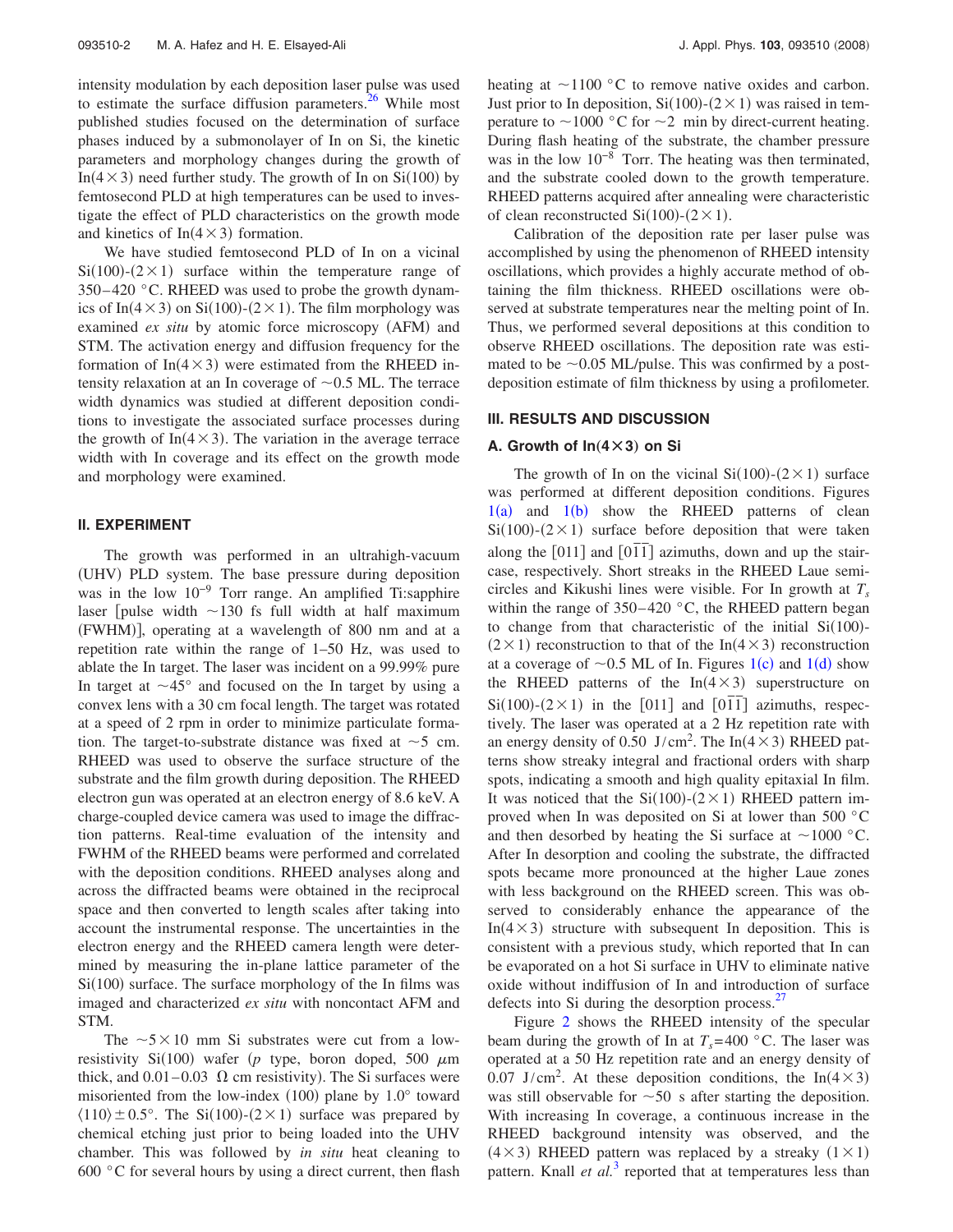<span id="page-3-0"></span>

FIG. 1. [(a) and (b)] RHEED patterns of  $Si(100)-(2\times1)$  surface before In deposition taken along the [011] and  $\overline{[011]}$  azimuths, respectively.  $[(c)$  and (d)] RHEED patterns of  $In(4\times3)$ grown on  $Si(100)-(2\times1)$  by femtosecond PLD taken along the [011] and 01*¯*<sup>1</sup> *¯* azimuths, respectively. The laser was operated at a 2 Hz repetition rate with an energy density of  $0.50$  J/cm<sup>2</sup> on the In target.

450 °C, only a continuous decrease of the diffraction spots and weak  $In(4 \times 3)$  RHEED and LEED patterns were still visible at 1000 ML of In, which is the highest coverage used in their experiment, indicating a 3D growth on top of the In( $4 \times 3$ ) layer. In our case, the high RHEED background

<span id="page-3-1"></span>

FIG. 2. RHEED intensity of the specular beam during growth of In at a substrate temperature of 400 °C. The laser was operated at a 50 Hz repetition rate and an  $0.07$  J/cm<sup>2</sup> laser energy density on the In target. The surface structure changed successively from  $(2 \times 1)$  to  $(4 \times 3)$  then to  $(1 \times 1)$ after  $\sim$  1500 laser shots, as shown in the inset RHEED patterns. The RHEED patterns are taken in the [011] azimuth before and during In deposition for 33 and 100 s. The arrows indicate the time at which the ablating laser was turned on and off.

indicated the growth of In islands on the surface. As growth proceeded, shadowing of the incident electron beam by the islands decreased reflections from the  $In(4 \times 3)$  underlayer and caused a reduction in the specular beam intensity. For laser energy densities on the In target in the range of 0.07–0.50 J/cm<sup>2</sup>, the transition from Si $(100)-(2\times1)$  to In( $4 \times 3$ ) reconstruction was followed by a transformation to the  $(1 \times 1)$  pattern with increasing In coverage. We did not observe bulk transmission diffraction features in RHEED throughout the entire deposition conditions. The morphology of the grown In films was examined *ex situ* by using AFM. Figure  $3(a)$  $3(a)$  shows an AFM image of an In film grown on Si(100)-(2 × 1) at 386 °C at a coverage of  $\sim$ 38 ML of In. At this coverage, the  $In(4 \times 3)$  RHEED pattern was still observable but had a higher background as the In coverage was increased. The laser was operated at a 2 Hz repetition rate and the energy density on the In target was  $0.50 \text{ J/cm}^2$ . The AFM image shows In islands of almost identical sizes grown on the surface. Figure  $3(b)$  $3(b)$  shows a line scan taken over an In island with a rounded shape that is characterized by a height of  $\sim$ 1 nm and a width of  $\sim$ 25 nm. Figure [3](#page-4-0)(c) is a 3D STM image of the film morphology, which shows In islands of comparable shapes and sizes distributed over the surface. In a previous MBE growth of In on  $Si(100)-(2\times1)$ , SEM images showed hemispherical In islands of an average diameter of 300 nm with a minimum separation of 500 nm between islands at a film coverage of 15 ML.<sup>2</sup> The streaky  $(1 \times 1)$ RHEED pattern, as shown in Fig. [2](#page-3-1) at 100 s, and the AFM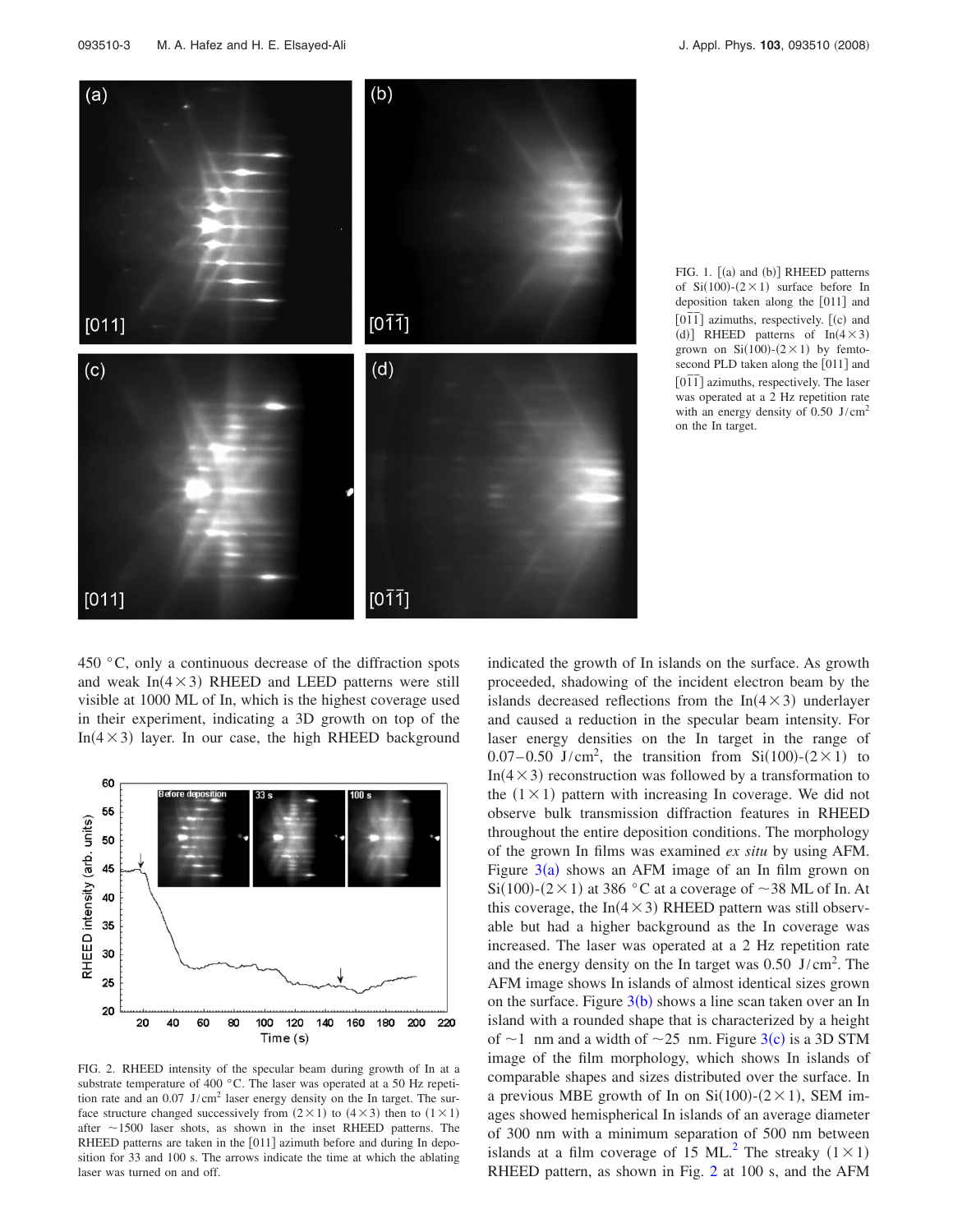<span id="page-4-0"></span>



profile indicate the growth of In 2D rounded islands on top of the In( $4 \times 3$ ) surface. The rounded shape of the islands show that the In deposits have an isotropic growth on the In( $4 \times 3$ ) surface compared to the In( $2 \times 1$ ) surface structure that forms on  $Si(100)$ - $(2 \times 1)$  at room temperature, where an anisotropic growth leads to the formation of elongated In islands. $2,28$  $2,28$ 

Next, the RHEED intensity was monitored to determine the growth mode and kinetic parameters associated with the formation of the initial  $In(4 \times 3)$  structure in the femtosecond PLD of In on  $Si(100)$ - $(2 \times 1)$ . Figure [4](#page-5-0) shows the specular beam RHEED intensity during the growth of  $In(4 \times 3)$  on Si(100)-( $2 \times 1$ ) at  $T_s$ = 390 °C. The laser was operated at a 2 Hz repetition rate with an energy density of  $0.50$  J/cm<sup>2</sup> on the In target. In the first  $\sim$  1 ML, the RHEED intensity relaxes between the deposition laser pulses. After terminating In deposition, recovery of the RHEED intensity to its initial value was observed. The inset in Fig. [4](#page-5-0) shows a similar behavior of the RHEED intensity for In film deposited at  $T_s$  $= 400$  °C and 0.37 J/cm<sup>2</sup> ablating laser energy density.

## **B. RHEED intensity relaxation and activation energy**

Deposition of In on  $Si(100)$ - $(2 \times 1)$  was performed at  $T_s$ within the range of  $386-405$  °C and the growth was monitored by RHEED. For an In coverage of  $\sim$  6 ML, the RHEED intensities showed full recovery after growth termination similar to Fig. [4.](#page-5-0) Figure [5](#page-5-1) shows the RHEED specular peak intensity during the growth of the first  $\sim$  2 ML of In at different  $T_s$ . These films were grown with a total coverage of  $\sim$  6 ML. The laser was operated at a 2 Hz repetition rate with an energy density of  $0.50$  J/cm<sup>2</sup> on the In target. The primary electron beam was incident along the [011] azimuth,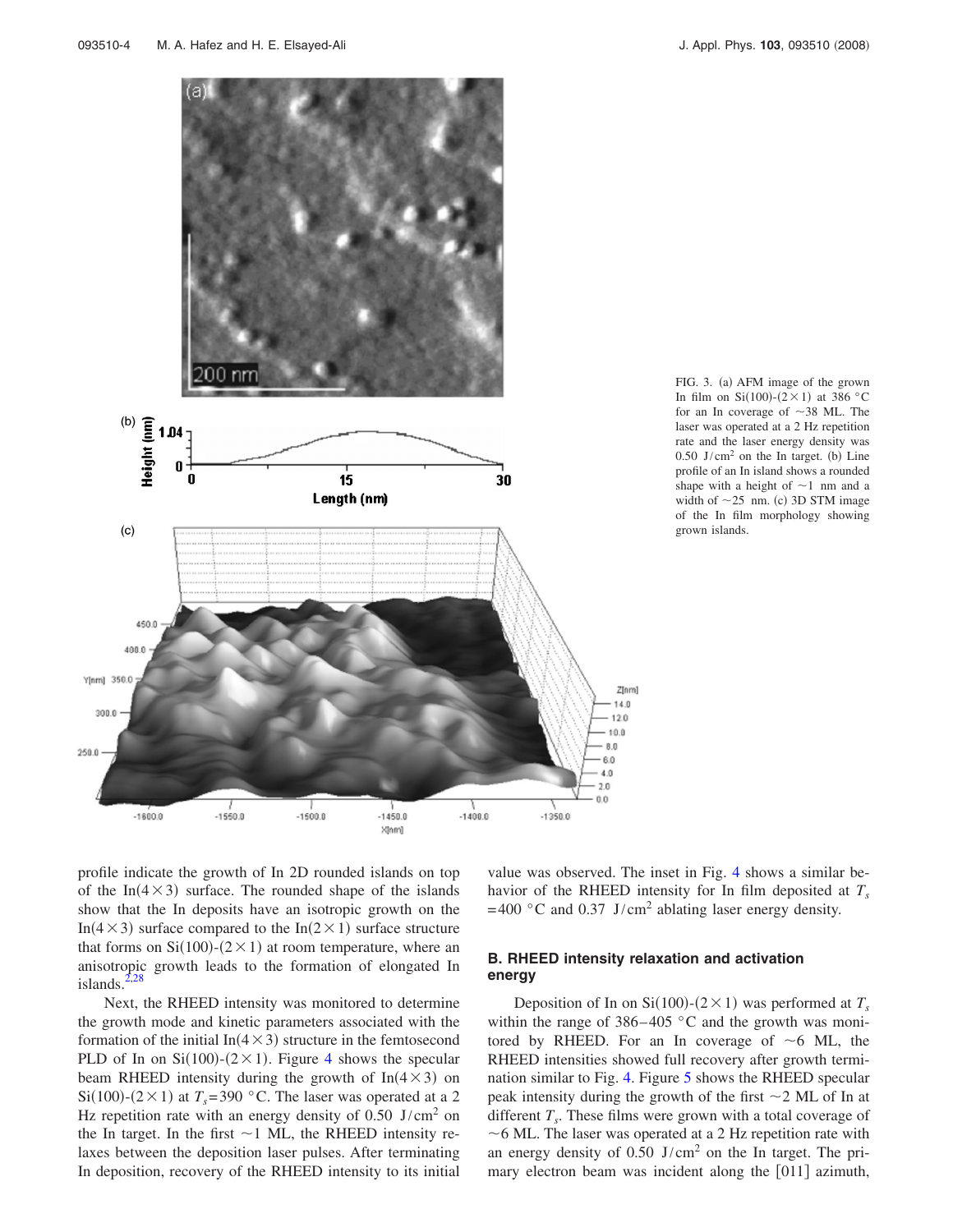<span id="page-5-0"></span>

FIG. 4. RHEED intensity of the specular beam during the growth of In on  $Si(100)$ - $(2 \times 1)$  by femtosecond PLD. The In film was grown at a substrate temperature of 390 °C at a 2 Hz laser repetition rate and an energy density of 0.50 J/cm2 on the In target. The specular beam intensity is shown in the inset for an In film grown at 400 °C by using a 2 Hz laser repetition rate and an energy density of  $0.37$  J/cm<sup>2</sup> on the In target. Recovery of the RHEED intensity occurred after termination of the deposition. The arrows indicate the time at which the ablating laser was turned on and off.

down the staircase of the vicinal Si surface. At  $T_s = 386 \degree C$ , the RHEED specular beam intensity decreased and reached a steady value after deposition of  $\sim$ 1 ML, whereas for  $T_s$  $= 390$  and  $400 \degree C$ , the specular beam intensity increased, initially reaching a peak value, then decreased with deposition time. The increase in the specular beam intensity was higher at  $T_s = 400 \degree \text{C}$  compared to that at 390 °C. At  $T_s$  $= 405$  °C, the specular beam intensity increased to a peak value in the first  $\sim 0.5$  ML, reaching almost a flat peak that slowly decreased with further deposition. RHEED intensity relaxations were observed in the early stages of the growth of In( $4 \times 3$ ) up to the first  $\sim 2$  ML. The relaxations of the RHEED intensity indicate that surface smoothing took place between pulses during the In growth. The  $In(4 \times 3)$  RHEED pattern showed sharp spots lying on the RHEED zeroth Laue semicircle similar to Fig.  $1(c)$  $1(c)$ . The smoothing of the growth is attributed to the energetic effect of the incident In deposits on the substrate surface. The inset of Fig. [5](#page-5-1) shows a magnified RHEED intensity of the specular beam for the 6th to the 11th laser pulses during In deposition at  $T_s = 390$  °C. The RHEED intensity oscillates with a period corresponding to the laser pulse repetition rate of 2 Hz. Each laser pulse ablating the In target deposits  $\sim 3.4 \times 10^{13}$  atom/cm<sup>2</sup> of In on the surface. This causes the specularly reflected RHEED intensity to instantaneously decrease because of the increased random distribution of the incoming In deposits on the surface. Then, the deposited In atoms and the formed clusters rearrange on the surface, leading to the increased RHEED specular intensity until the arrival of the next In flux. During femtosecond PLD of In on Si, the surface smoothness changed with each laser pulse in a periodic fashion, which can be viewed as a kind of interrupted growth. In contrast, due to the continuous nature of MBE, this feature does not appear. The RHEED intensity relaxations between laser pulses during growth of In were observed to decay after deposition of the first  $\sim$  2 ML of In.

<span id="page-5-1"></span>

FIG. 5. RHEED intensity of the specular beam was monitored during growth of In within the first  $\sim$  2 ML at different substrate temperatures. The laser was operated at a 2 Hz repetition rate with an energy density of  $0.50$  J/cm<sup>2</sup> on the In target. The primary electron beam was incident along the [011] azimuth down the staircase of the vicinal Si surface. The inset shows a magnified time scale of RHEED intensity relaxation observed after laser pulses during femtosecond PLD of In on  $Si(100)$  at  $T_s$  of 390 °C from the 6th to the 11th laser pulse.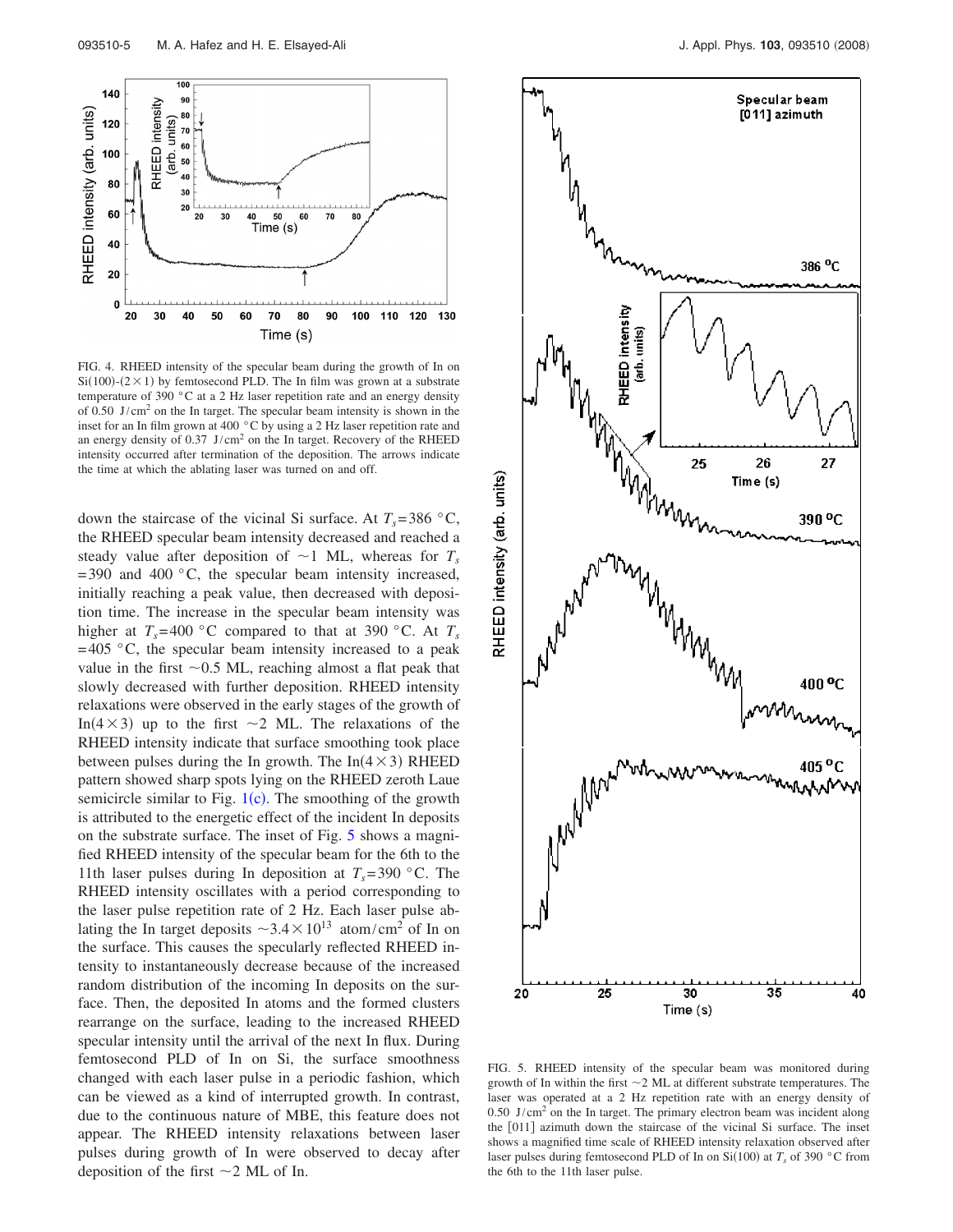<span id="page-6-0"></span>

FIG. 6. The RHEED intensity relaxation measured at different growth temperatures. The inset shows the time dependence of the normalized RHEED intensity taken after the eighth laser deposition pulse, for a coverage of  $\sim 0.5$ ML of In. The solid lines are exponential fit. The time constant  $\tau$  has an Arrhenius temperature dependence. The activation energy  $E_d$  and the diffusion frequency constant  $\nu_0$  of the surface diffusion are determined.

The surface morphology prior to the deposition influenced the growth mode. For the vicinal  $Si(100)$ - $(2 \times 1)$  surface, the nucleation sites, such as vacancies and kinks, are located at terrace step edges at which atoms have lower coordination, making them more reactive. A RHEED investigation showed that the In surface segregation strength is reduced on vicinal substrates due to the effect of surface steps.<sup>29</sup> It was shown that no RHEED intensity relaxation takes place after each laser pulse when the growth mode is 2D layer by layer, while RHEED intensity relaxation is observed when the growth mode is step flow.<sup>30</sup> Step flow growth in PLD was previously observed and showed relaxation of RHEED intensity after each laser pulse. $30,31$  $30,31$  The RHEED specular beam intensity development in Figs. [4](#page-5-0) and [5](#page-5-1) is indicative of step flow growth. No RHEED oscillations characteristic of layer-by-layer growth were observed. Moreover, the recovery of the specular spot intensity after growth termination observed in Fig. [4](#page-5-0) rules out the increased surface roughness associated with columnar growth. The amount of In deposited in a single pulse, 0.05 ML/pulse, was much smaller than what was needed to grow a single monolayer. Depending on surface diffusion energy, the deposits diffused on the surface reaching terrace step edges.

The RHEED intensity relaxation depends on the growth temperature, as shown in Fig. [6.](#page-6-0) The time dependence of the normalized RHEED intensity for different  $T<sub>s</sub>$  is shown in the inset of Fig. [6.](#page-6-0) The RHEED relaxation intensities were taken after the eighth laser pulse, for an In coverage of  $\sim 0.5$  ML, for each deposition temperature. The relaxations have a rise that is well described by a single exponential in the form  $I(t) = A[1 - \exp(-t/\tau)],$  where *A* is a constant and  $\tau$  represents a time constant for intensity rise. From the curve fits to the RHEED intensity, the time constant  $\tau$  was found to decrease from 0.10 to 0.03 s for  $T_s$  of 386 and 405 °C, respectively. The characteristic time constant  $\tau$  of the RHEED intensity relaxation following a laser pulse is related to the activation energy of surface diffusion by  $1/\tau = \nu_0 \exp(-E_d / k_B T_s)$ , where  $\nu_0$  is the diffusion frequency constant,  $E_d$  is the activation energy, and  $k_B$  is Boltzmann's constant. The time constant  $\tau$ has an Arrhenius temperature dependence, as shown in Fig. [6.](#page-6-0) The data are plotted in a log  $\tau$  versus  $1/T_s$  scale. A leastsquares fit is used to yield  $E_d$  and  $\nu_0$ . The activation energy  $E_d$  of the surface diffusion for In(4×3) on Si(100)-(2×1) by femtosecond PLD was  $1.4 \pm 0.2$  eV. The diffusion frequency  $v_0$  measured from the plot is  $(1.0 \pm 0.1) \times 10^{11}$  s<sup>-1</sup>. The vertical and horizontal error bars in the Arrhenius plot represent the statistical error and systematic uncertainty in the temperature measurements.

In general, the thin film growth mechanism depends on the deposition conditions, such as the deposition rate, the incident atom energy, and the surface condition. The activation energy depends on these various parameters. In the growth of superconducting thin films by PLD, an activation energy of  $0.7 \pm 0.1$  eV for the diffusion of material units was estimated from the RHEED intensity oscillations.<sup>26,[32](#page-10-2)</sup> The growth of homoepitaxial  $SrTiO<sub>3</sub>$  thin films by PLD at high temperatures  $(900-1380 °C)$  showed RHEED intensity modulation at the laser pulse repetition rate. Activation energies of the surface diffusion of  $3.8 \pm 0.3$  and  $3.3 \pm 0.2$  eV were estimated from the slow surface recovery after growth termination. $31$  Such large activation energies were associated with detaching unit cells from kink sites at the edge of small islands. $31$  In a MBE study of In on GaAs, the activation energy for the migration of In adatoms, at a temperature of 450–530 °C, was reported to be 1.6 eV.<sup>33</sup> The activation energy of surface diffusion for the growth of  $In(4\times3)$  on  $Si(100)$ - $(2 \times 1)$  has not been previously reported. Both the energy of the ejected material from the In target and the substrate temperature influence the  $In(4 \times 3)$  film growth process. The substrate temperature can affect the mobility of deposits on the surface. According to a Monte Carlo simulation of PLD, the incident particles' kinetic energies can play a similar role in film growth as the increase in substrate temperature. $34$  The influence of the former on the activation energy is complex due to the interaction between the incident particles and the surface atoms. $34$  Femtosecond PLD is known to result in the formation of a plume containing energetic species.<sup>35</sup> The growth of In on Si(100)-(2×1) by femtosecond PLD at room temperature showed the formation of the initial In( $2 \times 1$ ) layer instead of an In( $2 \times 2$ ) layer, as in MBE growth. The  $In(2 \times 1)$  is formed by removing the reconstruction of  $Si(100)$ - $(2 \times 1)$  surface because of the energetic effect of the In species. This process affects the development of the film morphology.<sup>28</sup> Surface diffusion to the terrace step edges is influenced by the high kinetic energy of In deposits and the local surface lattice heating. The inelastic energy transfer from different In plume species to the surface causes surface lattice heating, enhancing surface diffusion.

The diffusion parameters during the growth of the  $In(4)$  $\times$ 3) layers depend on the type of the diffusing species. The diffusion frequency  $\nu_0$  of the adatoms over a surface is known to be in the range of  $10^{13}$  s<sup>-1</sup> (the vibrational frequency).<sup>[32](#page-10-2)</sup> During the growth of In( $4 \times 3$ ) by femtosecond PLD, the diffusion frequency constant determined from the Arrhenius plot  $v_0 = (1.0 \pm 0.1) \times 10^{11} \text{ s}^{-1}$  is two orders of magnitude lower than that for adatoms. This indicates that the rate limiting process is due to the surface diffusion of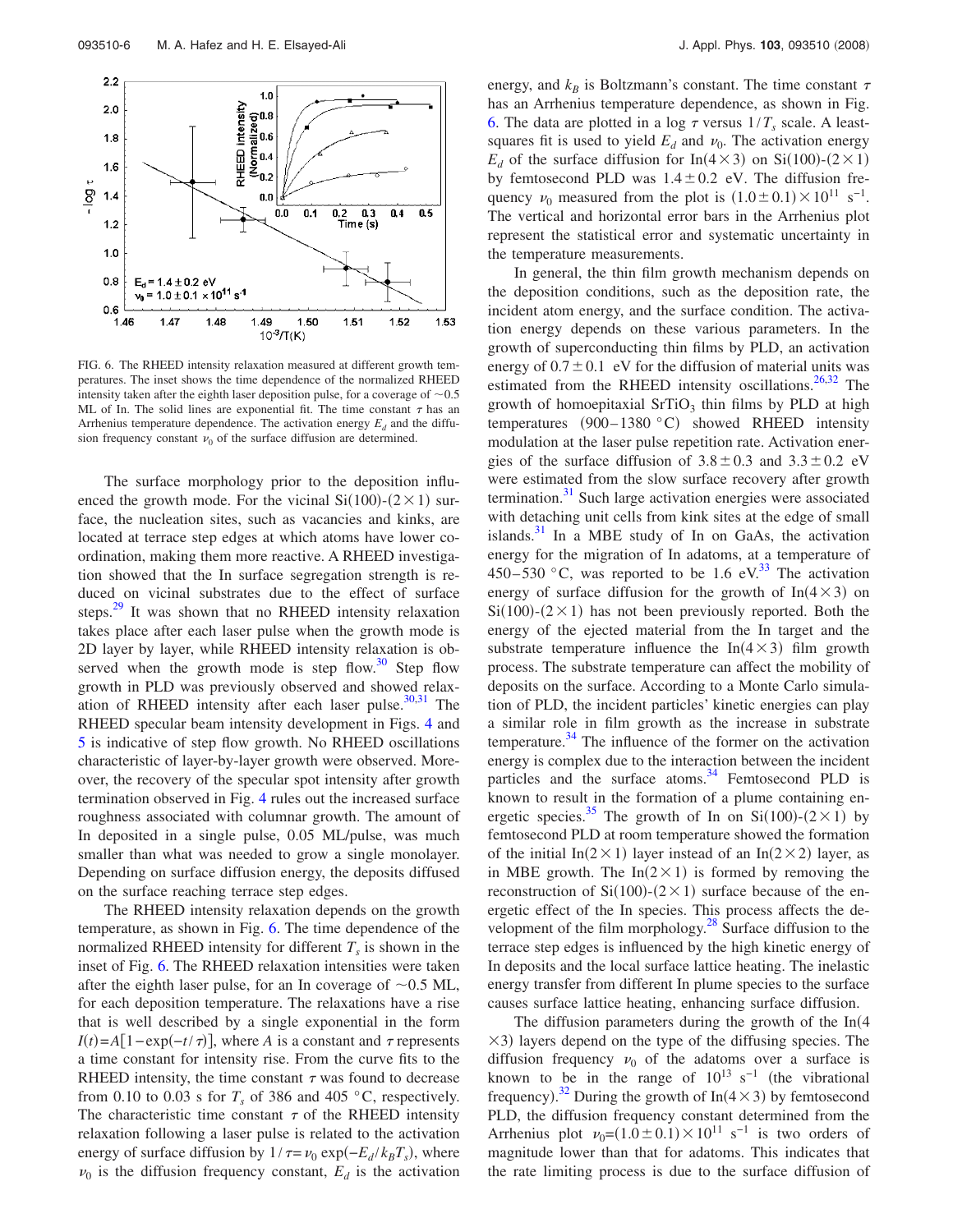clusters rather than of adatoms. The kinetics of In growth can be explained by the energetic and pulsed nature of PLD. The plume species that are mainly In atoms reach the surface and initially occupy disordered sites. The high instantaneous deposition rate results in a high nucleation density on the surface. Subsequently, the In atoms form small clusters that diffuse on the surface before they reach the terrace step edges. The diffusion frequency constant  $\nu_0$ , which is obtained from RHEED intensity relaxation, is that of cluster diffusion. Previous experimental observations of fast diffusion of clusters and 2D island diffusion on surfaces were reported[.36–](#page-10-6)[38](#page-10-7) In a proposed model of heteroepitaxy by PLD, a diffusion frequency constant of  $10^7$  s<sup>-1</sup> was obtained and referred to as the diffusion of material units rather than adatoms.<sup>32</sup> For the In( $4 \times 3$ ) growth on vicinal Si(100)  $-(2 \times 1)$  by femtosecond PLD, formation of small In clusters occurred during the high supersaturation period of a deposition pulse followed by surface diffusion of the small clusters to surface step edges with  $E_d = 1.4 \pm 0.2$  eV.

#### **C. Terrace width growth dynamics**

The use of a vicinal  $Si(100)$ - $(2 \times 1)$  surface as a substrate enables the study of the influence of terrace step edges on In growth by PLD. Real-time RHEED patterns were acquired in the out-of-phase diffraction condition in order to measure the average terrace width during the growth of In on Si. In the out-of-phase condition, incident electrons scattered from different surface layers destructively interfere. This results in a splitting of the specular RHEED beam for a vicinal surface when the electron beam direction has a component down the staircase. The diffracted beam profiles are sensitive to terrace periodicity and step edge disorder. Kinematical approaches were previously utilized for quantitative analysis of RHEED during thin film growth on vicinal surfaces. $39,40$  $39,40$ 

The average terrace width of the clean vicinal  $Si(100)$ - $(2 \times 1)$  surface is expected to be affected by chemical etching and heat cleaning. Prior to In deposition, the average terrace width of the  $Si(100)-(2\times1)$  substrate was measured along the [011] azimuth. The specular beam showed split peaks at the out-of-phase condition, which is defined by 2*d* sin  $\theta_{\text{inc}} = (n + 1/2)\lambda$ , where *d* is the monolayer step height,  $\theta_{\text{inc}}$  is the incident angle corresponding to the out-of-phase condition,  $n$  is an integer, and  $\lambda$  is the electron wavelength. Figure [7](#page-7-0) is a RHEED pattern of the vicinal  $Si(100)$ - $(2 \times 1)$  that shows splitting of the specular beam in the  $S_{\parallel}$  direction, where  $S_{\parallel}$  and  $S_{\perp}$  are the components of the momentum transfer parallel and perpendicular to the electron beam, respectively. The angle of incidence  $\theta_{\text{inc}}$  corresponding to the out-of-phase condition was  $\sim 65$  mrad. The average terrace width was determined from the spacing of the split peaks  $L = 2\pi/(d\theta)k$  sin  $\theta_{inc}$ , where  $k = 47.78$  Å<sup>-1</sup> is the Ewald sphere radius and  $d\theta$ = 32.7 mrad is the splitting angle. Taking into account the RHEED instrumental response of  $0.20 \pm 0.02$  Å<sup>-1</sup>, the average terrace width of the Si(100)-(2 × 1) surface was obtained to be  $L = 61 \pm 10$  Å. The instrumental response was obtained from the FWHM along the specular beam in the  $S_{\parallel}$  direction at the Bragg diffraction condition. The corresponding misorientation

<span id="page-7-0"></span>

FIG. 7. RHEED pattern of the vicinal  $Si(100)-(2\times1)$  surface taken at the out-of-phase condition corresponding to  $\theta_{\text{inc}}$  ~65 mrad. The primary electron energy of 8.6 keV incident was down the staircase of the vicinal surface along the [011] azimuth.  $S_{\parallel}$  and  $S_{\perp}$  are the components of the momentum transfer parallel and perpendicular to the electron beam, respectively. The specular beam was split in the  $S_{\parallel}$  direction into two peaks around a central part, which is located within the RHEED zeroth Laue zone.

angle for the vicinal  $Si(100)$ - $(2 \times 1)$  substrate with a step height of 1.36 Å is approximately 1.3°, which is consistent with the  $1.0 \pm 0.5^{\circ}$  miscut angle specified by the manufacturer. The average terrace width depends on the misorientation angle from the low-index (100) plane. For a cleaned vicinal Si(100) surface tilted  $4^{\circ}$  toward [011], STM showed terraces of  $40-45$  Å in width.<sup>12</sup> No inner potential correction is needed since the interference condition in RHEED depends only on the extra external path length; a refraction correction at the top or bottom of a step would be identical and thus cancels.<sup>39</sup> Dynamic interaction due to surface wave resonance does not change the splitting or streak asymmetry.<sup>41</sup>

The temporal evolution of the terrace width during growth of  $In(4 \times 3)$  was measured by directing the RHEED electron beam down the staircase, along the  $[011]$  azimuth of the Si surface, and line scans were taken over the splitting peaks with a frame rate of 7–8 frame/s. The split peak spacing was measured during In growth at different growth temperatures and laser energy densities. Figure [8](#page-8-0) shows the average terrace width *L* during the growth of In at  $T_s$  of 358 °C. The laser was operated at a 2 Hz repetition rate with an energy density of 0.50 J/cm<sup>2</sup> on the In target. *L* decreased from  $61 \pm 10$  to  $53 \pm 8$  Å during the growth of the first  $\sim$  11 ML of In. The width of the split peaks, which is related to defects, slightly decreased with deposition time. The inset of Fig. [8](#page-8-0) shows RHEED intensity profiles taken across one of the split peaks, in the  $S_{\perp}$  direction, before and during the deposition at  $\sim$  1 and  $\sim$  7.6 ML. The corresponding FWHMs extracted from a Lorentzian fit to the intensity profiles were 0.24, 0.21, and 0.20 Å<sup>-1</sup>, respectively. The growth of  $In(4\times3)$  by two different laser ablation energy densities of 0.25 and 0.50 J/cm<sup>2</sup> at  $T_s$  of 400 °C showed a decrease in the average terrace width to  $49 \pm 7$  and  $52 \pm 8$  Å, respectively, as shown in Fig. [9.](#page-8-1) The decrease in the average terrace width during growth of In indicates alternation of the terrace edge morphology.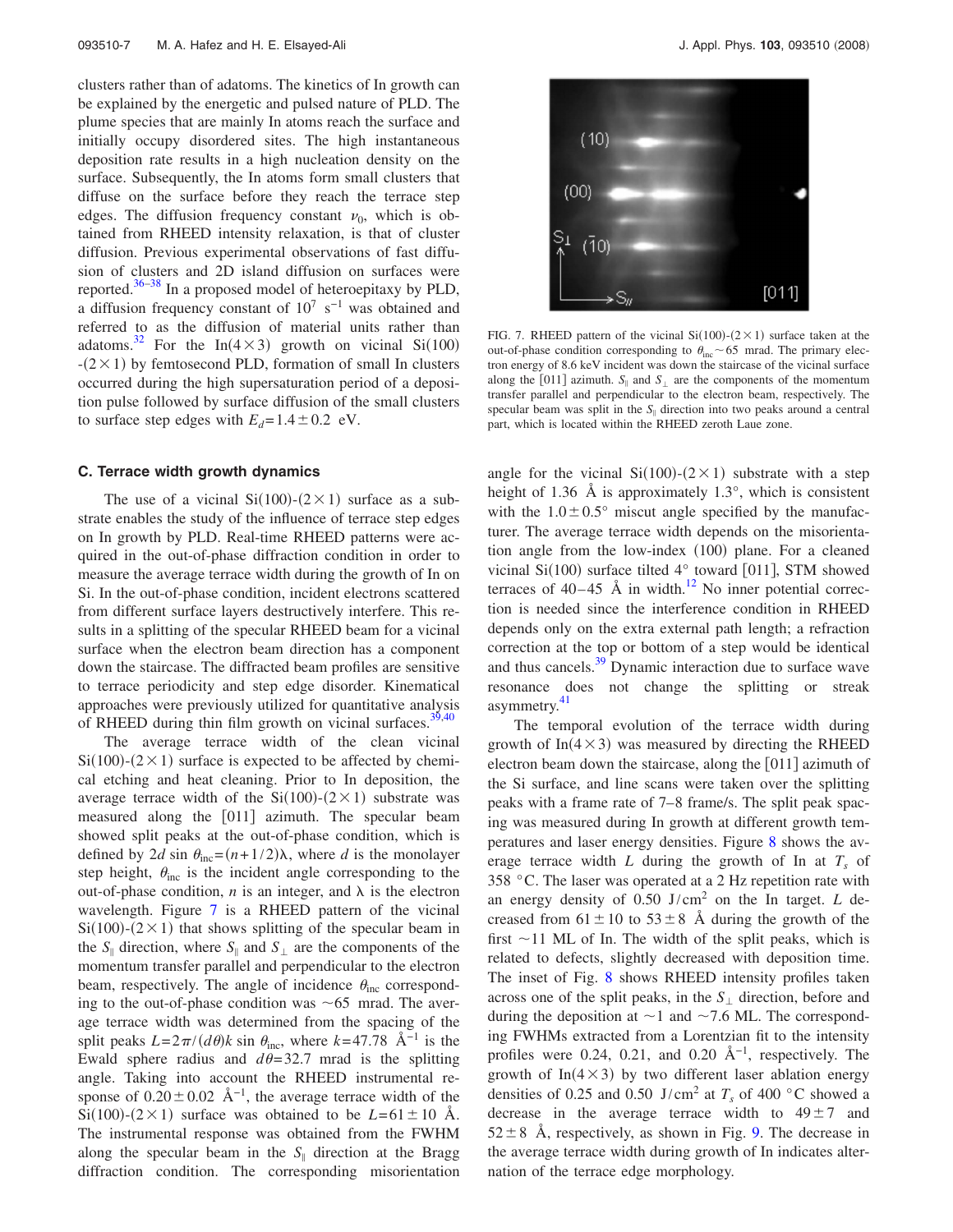<span id="page-8-0"></span>

FIG. 8. The average terrace width *L* during growth of In at  $T_s$  of 358 °C on the vicinal  $Si(100)$ - $(2 \times 1)$  surface. The laser was operated at a 2 Hz repetition rate and an energy density of  $0.50 \text{ J/cm}^2$  on the In target. The primary electron energy of 8.6 keV incident was down the staircase along the  $[011]$ azimuth of the Si surface. *L* was decreasing during the growth of the first  $\sim$ 11 ML of In. RHEED intensity profiles taken across one of the split peaks, in the  $S_1$  direction, before and during the deposition at  $\sim$  1 and  $\sim$  7.6 ML are shown in the inset. The FWHM is measured from a Lorentzian fit to the intensity profiles. A schematic of a vicinal surface is shown in the inset.

The variation in the average terrace width during In growth on the vicinal  $Si(100)$ - $(2 \times 1)$  depends on the deposition conditions. A STM study showed step rearrangement on vicinal  $Si(100)$  induced by In adsorption and annealing.<sup>18</sup> At an annealing temperature of 500 °C, STM showed an increase in terrace width from 40 to  $\geq 200$  Å, which occurred by step bunching. The original step direction of [011] changed to a preferred low-index  $[010]$  and  $[001]$  directions, and the terraces widened to  $\sim$ 400 Å after annealing at  $510\text{ °C}$ .<sup>[18](#page-9-11)</sup> By using reflection electron microcopy, step bunching on a Si(001) vicinal surface during Au deposition resulted in an increase in the terrace width with deposition time.<sup>42</sup> Step bunching occurs when the steps on the vicinal surface become unstable and come together to form strips of high and low step densities. This results in change in the

<span id="page-8-1"></span>

FIG. 9. The average terrace width *L* during femtosecond PLD of In by two different laser energy densities of 0.25 and 0.50 J/cm<sup>2</sup> (inset) for ablation of In target. The laser was operated at a 2 Hz repetition rate and the growth temperature  $T_s$  was 400 °C. The 8.6 keV electron beam incident was down the staircase along the  $[011]$  azimuth of the Si surface.

terrace width distribution. If the RHEED electron beam is incident along the miscut direction, step bunching causes a decrease of the splitting angle  $d\theta$ . We observed an increase in  $d\theta$  during In growth, indicating a decrease in the split peak spacing *L*. Previous studies showed that the average terrace width of vicinal surfaces decreased with deposition time or temperature. $43-45$  $43-45$  Moreover, roughening or meandering at the step edges increases disorder at terrace edges, which, for a stepped surface, causes fluctuation in the terrace width. $46$  If the degree of disorder were high, the electrons would effectively traverse more up and down steps along its path. This causes the diffracted beam to broaden and the staircase could be lined up in other low-index directions leading to a decrease in or a disappearance of the split peak spacing from the miscut direction of the vicinal Si surface.<sup>46</sup> In the present study, the split peak spacing, which is measured for the [011] azimuth, remained at its maximum with further In deposition.

The change in the terrace width distribution during In growth suggests that collective surface processes occurred. The sticking probability of In on  $Si(100)$  becomes appreciably less than unity as the temperature is increased above 550 °C, at which In desorption becomes considerable.<sup>2[,47](#page-10-15)</sup> In our study, a strong  $(4 \times 3)$  pattern was observed at substrate temperatures of  $350-420$  °C. Li *et al.*<sup>[18](#page-9-11)</sup> showed that the In( $4 \times 3$ ) on the Si(100) terraces did not desorb at temperatures below 500 °C. This was consistent with the desorption kinetic studies of Knall  $et al.<sup>3</sup>$  $et al.<sup>3</sup>$  $et al.<sup>3</sup>$  who determined that the binding energy of In on top of the  $(4 \times 3)$  surface is lower than that of In in the  $(4 \times 3)$  surface, 2.45 eV versus 2.85 eV, respectively, implying that it is more difficult to desorb In from a  $(4 \times 3)$  surface than from In on top of it. The detachment of In atoms from step edges is more likely than direct desorption from the step edges because the former process generally has a smaller activation energy.<sup>48</sup>

In the reciprocal lattice of a vicinal surface, the split peak results from the intersection of the Ewald sphere with the lattice rods of the terrace edges. Changes in the terrace edge morphology can be qualitatively observed by the RHEED diffraction pattern. Surface atoms at step edges have lower coordination than atoms at terraces, making them less stable, particularly at high temperatures. The observed decrease in the average terrace width could be attributed to the detachment of In atoms from step edges followed by the diffusion on the terrace surface. The In atoms can then form clusters and/or desorb from the surface. A previous work by dark-field LEEM showed that rearrangement of the  $Si(001)$ surface occurred through etching of the Si surface by In at temperatures greater than 650  $\mathrm{^{\circ}C}$ .<sup>19</sup> This suggests that etching by energetic In deposits preferentially occurs at terrace edges of the Si surface, which could be the cause of the observed decrease in the average terrace width at the beginning of the deposition.

Figure [10](#page-9-24) shows the time evolution of the average terrace width *L* during In growth at  $T_s$  of 405 °C for a total coverage of  $\sim$ 38 ML. The RHEED pattern of In(4  $\times$  3) taken after deposition of  $\sim$ 38 ML is shown in the inset of Fig. [10.](#page-9-24) The splitting of the specular beam indicates that the In film forms a staircase in the  $[011]$  azimuth of the Si surface due to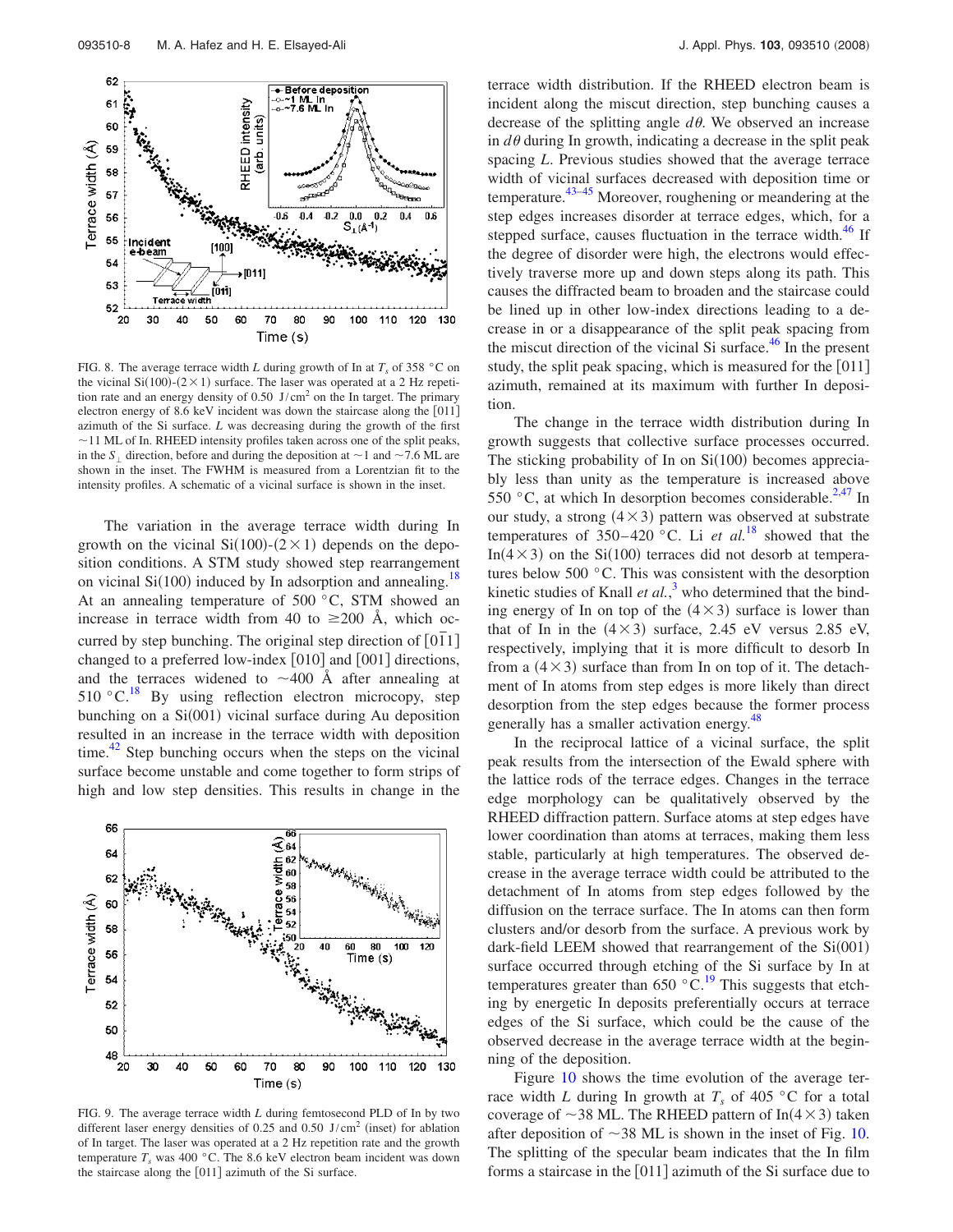<span id="page-9-24"></span>

FIG. 10. The average terrace width *L* during growth of In by femtosecond PLD at  $T_s$  of 405 °C on the vicinal Si(100)-(2×1) surface. The laser was operated at a 2 Hz repetition rate and an energy density of  $0.50 \text{ J/cm}^2$  on the In target. The 8.6 keV electron beam incident was down the staircase along the [011] azimuth of the Si surface. *L* decreased until an equilibrium reached after deposition of  $\sim$ 23 ML of In. The arrow indicates the equilibrium *L*. The  $In(4 \times 3)$  RHEED pattern remained observable during the deposition. In the inset, RHEED pattern of  $In(4 \times 3)$  for In coverage of  $\sim 38$  ML is shown. The splitting of the specular beam was along the [011] azimuth of the vicinal Si(100) surface and parallel to the RHEED shadow edge.

the growth by step flow. The deposition was started at a time of 20 s. The laser was operated at a 2 Hz repetition rate with an energy density of  $0.50 \text{ J/cm}^2$  on the In target. The terrace width *L* decreased from  $61 \pm 10$  Å to an equilibrium value of  $45 \pm 7$  Å after deposition of  $\sim$  23 ML of In. From the start of the deposition until the deposition time was  $\sim$  230 s, which is the range at which the terrace width was decreasing, the In( $4 \times 3$ ) film grew by step flow. At 230 s, corresponding to a coverage of  $\sim$ 23 ML, the terrace width reached a steady value. Because of surface processes such as the detachment of In atoms from step edges, competition between growth by step flow and growth on surface terraces arises as the film coverage was increased. Also, with the increase in coverage, the concentration of In on surface terraces increased and the growth of the In film could be a mixture of In island formation and step flow growth over part of the surface. When the equilibrium terrace width was reached, the possibility of growth of In islands increased. At a high film coverage of more than 38 ML, the density and size of islands increased on surface terrace, which gave rise to a  $(1 \times 1)$  RHEED pattern and disappearance of the  $(4 \times 3)$  RHEED pattern.

#### **IV. CONCLUSIONS**

The growth of In( $4 \times 3$ ) on the vicinal Si(100)-( $2 \times 1$ ) surface by femtosecond PLD was studied by *in situ* RHEED within the temperature range of  $350-420$  °C. Unlike thermal evaporation, the energetic and pulsed nature of PLD lead to the creation of mobile In clusters, enhancing the 2D growth. The growth of the  $In(4 \times 3)$  layers occurred by the step flow mode. The growth stages of the  $In(4 \times 3)$  layer, which are probed by RHEED intensity relaxation, proceeds in a two-step process: formation of small In clusters and surface diffusion to the terrace step edges with a characteristic activation energy  $E_d$  and a diffusion rate constant  $\nu_0$ .

During growth of the In film, a reduction in the average terrace width occurred and was attributed to the detachment of In atoms from terrace edges. As the In coverage was increased, the terrace width reached an equilibrium length, where the possibility of growth of In islands increased. Observation of the RHEED pattern transition from  $(4 \times 3)$  to  $(1 \times 1)$  was associated with the growth of In islands on the terrace surfaces.

#### **ACKNOWLEDGMENTS**

This material is based on work supported by the U.S. Department of Energy, Division of Material Sciences, under Grant No. DE-FG02-97ER45625 and the National Science Foundation Grant No. DMR-0420304.

- <span id="page-9-0"></span>1 N. Kuwata, T. Asai, K. Kimura, and M. Mannami, [Surf. Sci.](http://dx.doi.org/10.1016/0167-2584(84)90630-3) **143**, L393  $(1984)$ . <sup>2</sup> J. Knall, J.-E. Sundgren, G. V. Hansson, and J. E. Greene, [Surf. Sci.](http://dx.doi.org/10.1016/0039-6028(86)90694-1) **166**,
- <span id="page-9-9"></span> $\frac{512}{^{3}}$  (1986).
- <span id="page-9-10"></span><sup>3</sup>J. Knall, S. A. Barnett, J.-E. Sundgren, and J. E. Greene, [Surf. Sci.](http://dx.doi.org/10.1016/0039-6028(89)90078-2) 209,  $314$  (1989).
- <span id="page-9-1"></span><sup>4</sup>A. A. Baski, J. Nogami, and C. F. Quate, *[Phys. Rev. B](http://dx.doi.org/10.1103/PhysRevB.43.9316)* 43, 9316 (1991).
- <sup>5</sup>V. G. Kotlyar, A. V. Zotov, A. A. Saranin, T. V. Kasyanova, M. A. Cherevik, O. V. Bekhtereva, M. Katayama, K. Oura, and V. G. Lifshits, [e-J.](http://dx.doi.org/10.1380/ejssnt.2003.33) **[Surf. Sci. Nanotechnol.](http://dx.doi.org/10.1380/ejssnt.2003.33) 1, 33 (2003).**<br><sup>6</sup>M. G. Kether, A. M. Zotov. A. A. Sc
- <span id="page-9-2"></span>V. G. Kotlyar, A. V. Zotov, A. A. Saranin, E. N. Chukurov, T. V. Kasyanova, M. A. Cherevik, I. V. Pisarenko, H. Okado, M. Katayama, K. Oura, and V. G. Lifshits, [Phys. Rev. Lett.](http://dx.doi.org/10.1103/PhysRevLett.91.026104) **91**, 026104 (2003).
- $1$ , R. Ahn, J. H. Byun, W. H. Choi, H. W. Yeom, H. Jeong, and S. Jeong, **[Phys. Rev. B](http://dx.doi.org/10.1103/PhysRevB.70.113304) 70,** 113304 (2004).
- A. A. Saranin, A. V. Zotov, V. G. Kotlyar, H. Okado, M. Katayama, and K. Oura, [Surf. Sci.](http://dx.doi.org/10.1016/j.susc.2005.08.034) 598, 136 (2005).
- <span id="page-9-3"></span><sup>9</sup>A. A. Saranin, A. V. Zotov, I. A. Kuyanov, M. Kishida, Y. Murata, S. Honda, M. Katayama, K. Oura, C. M. Wei, and Y. L. Wang, [Phys. Rev. B](http://dx.doi.org/10.1103/PhysRevB.74.125304) 74, 125304 (2006).
- <span id="page-9-4"></span>10<br>A. V. Zotov, A. A. Saranin, V. G. Lifshits, J.-T. Ryu, O. Kubo, H. Tani, M. Katayama, and K. Oura, *[Phys. Rev. B](http://dx.doi.org/10.1103/PhysRevB.57.12492)* 57, 12492 (1998).
- . 11A. A. Saranin, A. V. Zotov, V. G. Lifshits, J.-T. Ryu, O. Kubo, H. Tani, T. Harada, M. Katayama, and K. Oura, *[Phys. Rev. B](http://dx.doi.org/10.1103/PhysRevB.60.14372)* 60, 14372 (1999).
- <span id="page-9-23"></span><sup>12</sup>B. E. Steele, D. M. Cornelison, L. Li, and I. S. T. Tsong, [Nucl. Instrum.](http://dx.doi.org/10.1016/0168-583X(94)95855-6) [Methods Phys. Res. B](http://dx.doi.org/10.1016/0168-583X(94)95855-6) 85, 414 (1994).
- <span id="page-9-8"></span>. 13O. Bunk, G. Falkenberg, L. Seehofer, J. H. Zeysing, R. L. Johnson, M. Nielsen, R. Feidenhans'l, and E. Landemark, Appl. Surf. Sci. **123/124**, 104 (1998).
- <span id="page-9-5"></span><sup>14</sup>O. Bunk, G. Falkenberg, J. H. Zeysing, R. L. Johnson, M. Nielsen, and R. Feidenhans'l, *[Phys. Rev. B](http://dx.doi.org/10.1103/PhysRevB.60.13905)* 60, 13905 (1999).
- <span id="page-9-6"></span><sup>15</sup>N. Takeuchi, *[Phys. Rev. B](http://dx.doi.org/10.1103/PhysRevB.63.245325)* 63, 245325 (2001).
- <sup>16</sup>T. M. Schmidt, J. L. P. Castineira, and R. H. Miwa, [Appl. Phys. Lett.](http://dx.doi.org/10.1063/1.1383275) **79**, 203 (2001).
- <span id="page-9-7"></span><sup>17</sup>P. J. E. Reese, T. Miller, and T.-C. Chiang, *[Phys. Rev. B](http://dx.doi.org/10.1103/PhysRevB.64.233307)* **64**, 233307  $(2001)$ .
- <span id="page-9-11"></span><sup>18</sup>L. Li, Y. Wei, and I. S. T. Tsong, [Surf. Sci.](http://dx.doi.org/10.1016/0039-6028(94)90747-1) **304**, 1 (1994).
- <span id="page-9-12"></span><sup>19</sup>H. A. McKay and R. M. Feenstra, Surf. Sci. 547, 127 (2003).
- <span id="page-9-13"></span> $^{20}$ A. V. Zotov, A. A. Saranin, K. V. Ignatovich, V. G. Lifshits, M. Katayama, and K. Oura, [Surf. Sci.](http://dx.doi.org/10.1016/S0039-6028(97)00645-6) 391, L1188 (1997).
- <span id="page-9-14"></span> $^{21}$ J. T. Ryu, T. Fuse, O. Kubo, T. Fujino, H. Tani, T. Harada, A. A. Saranin, A. V. Zotov, M. Katayama, and K. Oura, [J. Vac. Sci. Technol. B](http://dx.doi.org/10.1116/1.590680) **17**, 983  $(1999)$ .
- <span id="page-9-15"></span>. 22J. C. Miller and R. F. Haglund, *Laser Ablation and Desorption, Experi*mental Methods in the Physical Sciences (Academic, Boston, 1998), Vol. 30.
- <span id="page-9-16"></span><sup>23</sup>J. Shen, Z. Gai, and J. Kirschner, [Surf. Sci. Rep.](http://dx.doi.org/10.1016/j.surfrep.2003.10.001) 52, 163 (2004).
- <span id="page-9-17"></span>. 24H. Jenniches, M. Klaua, H. Hoche, and J. Kirschner, Appl. Phys. Lett. **<sup>69</sup>**, 3339 (1996).
- <span id="page-9-18"></span><sup>25</sup>G. Koster, G. J. H. M. Rijnders, D. H. A. Blank, and H. Rogalla, [Appl.](http://dx.doi.org/10.1063/1.123235) [Phys. Lett.](http://dx.doi.org/10.1063/1.123235) **74**, 3729 (1999).
- <span id="page-9-19"></span><sup>26</sup>H. Karl and B. Stritzker, *[Phys. Rev. Lett.](http://dx.doi.org/10.1103/PhysRevLett.69.2939)* **69**, 2939 (1992).
- <span id="page-9-20"></span><sup>27</sup>H. T. Yang and W. S. Berry, J. Vac. Sci. Technol. B **2**, 206 (1984).
- <span id="page-9-21"></span><sup>28</sup>M. A. Hafez and H. E. Elsayed-Ali, [J. Appl. Phys.](http://dx.doi.org/10.1063/1.2738388) **101**, 113515 (2007).
- <span id="page-9-22"></span> $^{29}$ S. Martini, A. A. Quivy, T. E. Lamas, and E. C. F. da Silva, *[Phys. Rev. B](http://dx.doi.org/10.1103/PhysRevB.72.153304)*